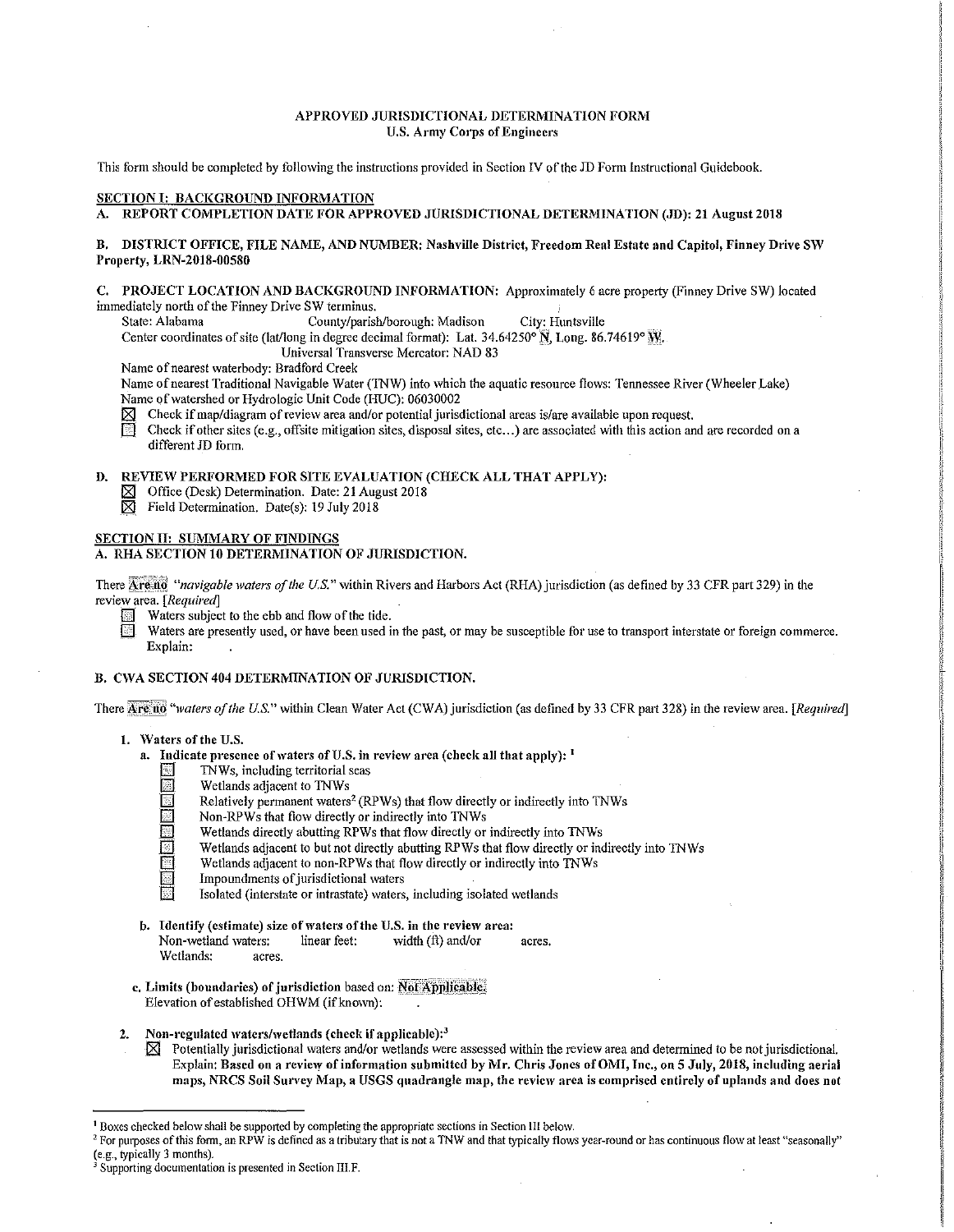include any waters of the U.S. There are no features that have lateral limits of jurisdiction and no areas within the review area meet the criteria in the 1987 Corps of Engineers wetland delineation manual and/or appropriate regional supplement.

j

2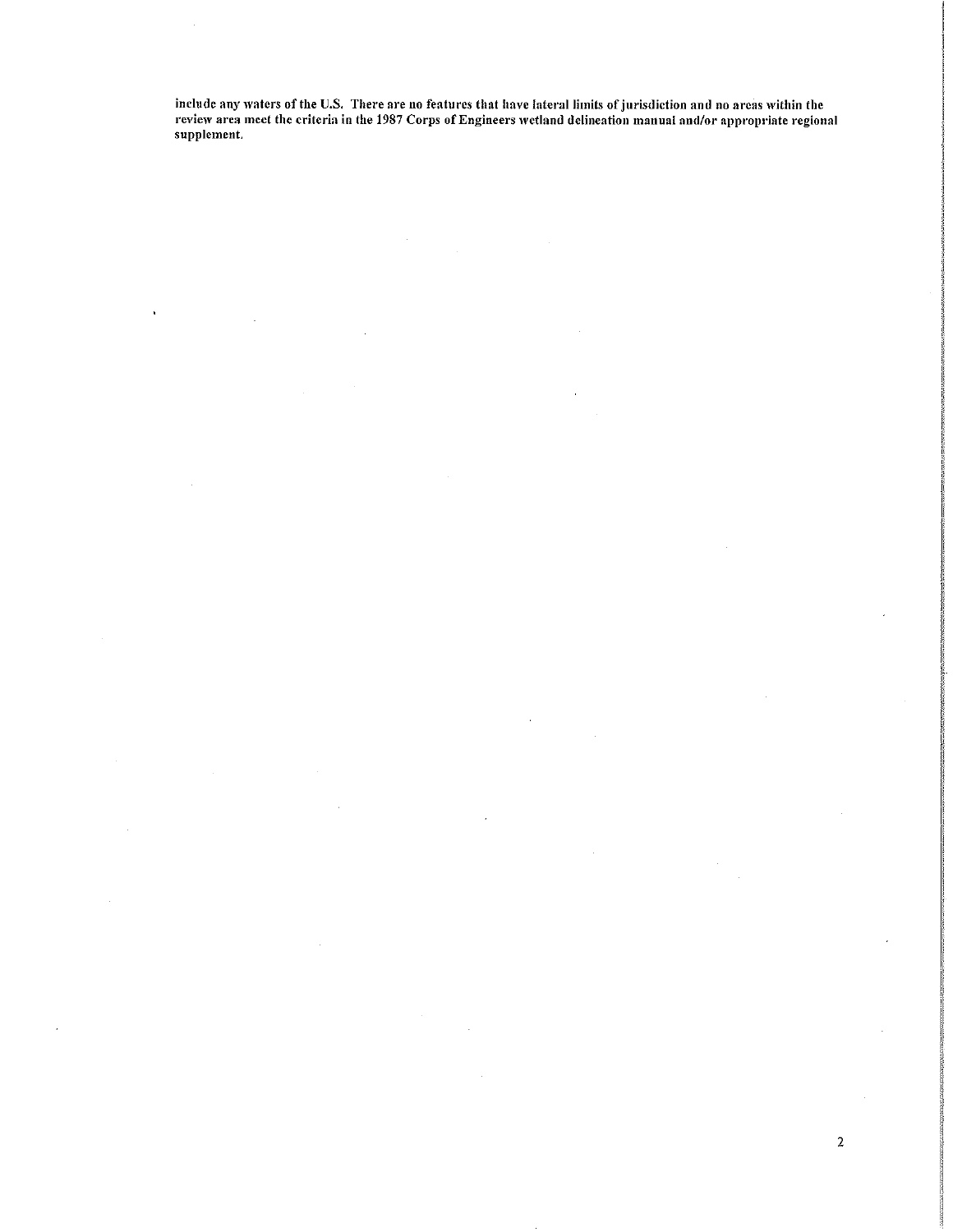#### SECTION III: CWA ANALYSIS

#### A. TNWs AND WETLANDS ADJACENT TO TNWs

The agencies will assert jurisdiction over TNWs and wetlands adjacent to TNWs. If the aquatic resource is a TNW, complete Section III.A.1 and Section III.D.1. only; if the aquatic resource is a wetland adjacent to a TNW, complete Sections III.A.1 and 2 and Section III.D.1.; otherwise, see Section III.B below.

!. TNW

Identify TNW:

Summarize rationale supporting determination:

2. Wetland adjacent to TNW Summarize rationale supporting conclusion that wetland is "adjacent":

## B. CHARACTERISTICS OF TRIBUTARY (THAT IS NOT A TNW) AND ITS ADJACENT WETLANDS (IF ANY):

This section summarizes information regarding characteristics of the tributary and its adjacent wetlands, if any, and it helps determine '\vhether or not the standards for jurisdiction established under *Rapn11os* have been met.

The agencies will assert jurisdiction over non-navigable tributaries of TNWs where the tributaries are "relatively permanent waters" (RPWs), i.e. tributaries that typically flow year-round or have continuous flow at least seasonally (e.g., typically 3 months). A wetland that directly abuts an RPW is also jurisdictional. If the aquatic resource is not a TNW, but has year-round (perennial) flow, skip to Section III.D.2. If the aquatic resource is a wetland directly abutting a tributary with perennial flow, skip to Section III.D.4.

A wetland that is adjacent to but that does not directly abut an RPW requires a significant nexus evaluation. Corps districts and EPA regions will include in the record any available information that documents the existence of a significant nexus between a relatively permanent tributary that is not perennial (and its adjacent wetlands if any) and a traditional navigable water, even though a significant nexus finding is not required as a matter of law.

If the waterbody<sup>4</sup> is not an RPW, or a wetland directly abutting an RPW, a JD will require additional data to determine if the waterbody has a significant nexus with a TNW. If the tributary has adjacent wetlands, the significant nexus evaluation must consider the tributary in combination with all of its adjacent wetlands. This significant nexus evaluation that combines, for analytical purposes, the tributary and all of its adjacent wetlands is used whether the review area identified in the JD request is the tributary, or its adjacent wetlands, or both. If the JD covers a tributary with adjacent wetlands, complete Section III.B.1 for the tributary, Section III.B.2 for any onsite wetlands, and Section III.B.3 for all wetlands adjacent to that tributary, both onsite and offsite. The determination whether a significant nexus exists is determined in Section III.C below.

1. Characteristics of non-TNWs that flow directly or indirectly into TNW

- (i) General Area Conditions:<br>Watershed size: Pick List Watershed size: Pick List<br>Drainage area: Pick List Drainage area: Average annual rainfall: inches Average annual snowfall: inches
- (ii) Physical Characteristics:
	- (a) Relationship with TNW:

Tributary flows directly into TNW.  $\Box$  Tributary flows through Pick List tributaries before entering TNW.

Project waters are Pick List river miles from TNW. Project waters are **Pick List** river miles from RPW. Project waters are **Pick List** aerial (straight) miles from TNW. Project waters are Pick List aerial (straight) miles from RPW. Project waters cross or serve as state boundaries. Explain:

Identify flow route to TNW5: Tributary stream order, if known:

<sup>4</sup> Note that the Instructional Guidebook contains additional infonnation regarding swales, ditches, washes, and erosional features generally and in the arid West.

<sup>&</sup>lt;sup>5</sup> Flow route can be described by identifying, e.g., tributary a, which flows through the review area, to flow into tributary b, which then flows into TNW.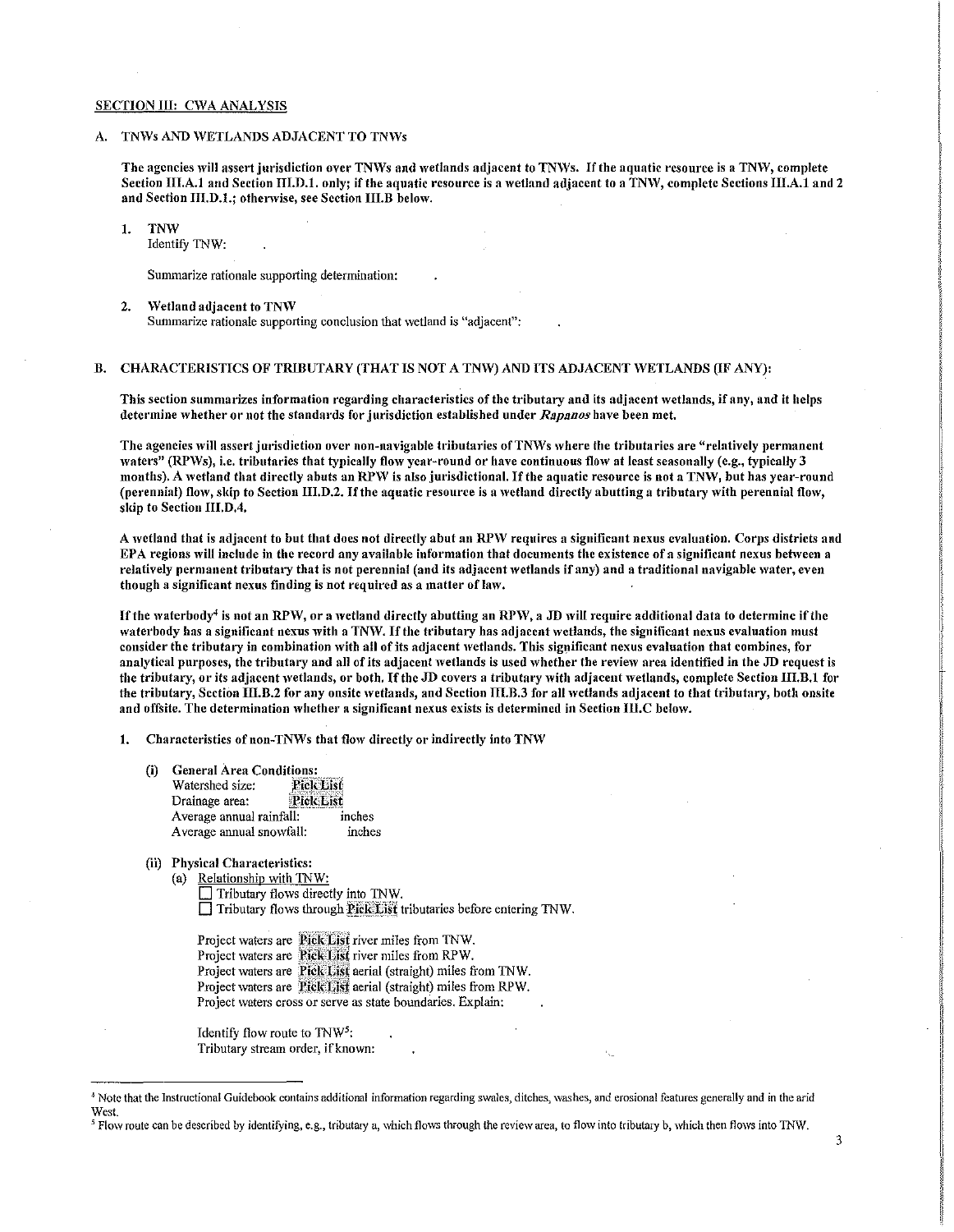|  | (b) General Tributary Characteristics (check all that apply):<br>Tributary is:<br>Natural<br>Artificial (man-made). Explain:<br>Manipulated (man-altered). Explain:                                                                                                                                                                                                                                                                                                                                                                                                                                                                                       |
|--|-----------------------------------------------------------------------------------------------------------------------------------------------------------------------------------------------------------------------------------------------------------------------------------------------------------------------------------------------------------------------------------------------------------------------------------------------------------------------------------------------------------------------------------------------------------------------------------------------------------------------------------------------------------|
|  | Tributary properties with respect to top of bank (estimate):<br>Average width:<br>feet<br>feet<br>Average depth:<br>Average side slopes: Pick List.                                                                                                                                                                                                                                                                                                                                                                                                                                                                                                       |
|  | Primary tributary substrate composition (check all that apply):<br><b>Silts</b><br>$\Box$ Sands<br>Concrete<br>$\Box$ Cobbles<br>Gravel<br>Muck<br>Vegetation. Type/% cover:<br>Bedrock<br>Other, Explain:                                                                                                                                                                                                                                                                                                                                                                                                                                                |
|  | Tributary condition/stability [e.g., highly eroding, sloughing banks]. Explain:<br>Presence of run/riffle/pool complexes. Explain:<br>Tributary geometry: Pick List<br>Tributary gradient (approximate average slope):<br>$\%$                                                                                                                                                                                                                                                                                                                                                                                                                            |
|  | $(c)$ Flow:<br>Tributary provides for: Pick List<br>Estimate average number of flow events in review area/year: Pick List<br>Describe flow regime:<br>Other information on duration and volume:                                                                                                                                                                                                                                                                                                                                                                                                                                                           |
|  | Surface flow is: Pick List. Characteristics:                                                                                                                                                                                                                                                                                                                                                                                                                                                                                                                                                                                                              |
|  | Subsurface flow: Pick List. Explain findings:<br>$\Box$ Dye (or other) test performed:                                                                                                                                                                                                                                                                                                                                                                                                                                                                                                                                                                    |
|  | Tributary has (check all that apply):<br>$\Box$ Bed and banks<br>$\Box$ OHWM <sup>6</sup> (check all indicators that apply):<br>$\Box$ clear, natural line impressed on the bank<br>the presence of litter and debris<br>destruction of terrestrial vegetation<br>$\Box$ changes in the character of soil<br>shelving<br>the presence of wrack line<br>vegetation matted down, bent, or absent<br>sediment sorting<br>eaf litter disturbed or washed away<br>scour<br>sediment deposition<br>multiple observed or predicted flow events<br>water staining<br>abrupt change in plant community<br>$\exists$ other (list):<br>Discontinuous OHWM.7 Explain: |
|  | If factors other than the OHWM were used to determine lateral extent of CWA jurisdiction (check all that apply):<br>$\Box$ High Tide Line indicated by:<br>FТ<br>Mean High Water Mark indicated by:<br>$\Box$ oil or scum line along shore objects<br>survey to available datum;<br>fine shell or debris deposits (foreshore)<br>physical markings;<br>physical markings/characteristics<br>$\Box$ vegetation lines/changes in vegetation types.<br>tidal gauges<br>other (list):                                                                                                                                                                         |
|  | (iii) Chemical Characteristics:<br>Characterize tributary (e.g., water color is clear, discolored, oily film; water quality; general watershed characteristics, etc.).<br>Explain:<br>Identify specific pollutants, if known:                                                                                                                                                                                                                                                                                                                                                                                                                             |

i.

<sup>&</sup>lt;sup>6</sup>A natural or man-made discontinuity in the OHWM does not necessarily sever jurisdiction (e.g., where the stream temporarily flows underground, or where the OHWM has been removed by development or agricultural practices). Where there is a break in the OHWM that is unrelated to the waterbody's flow regime (e.g., flow over a rock outcrop or through a culvert), the agencies will look for indicators of flow above and below the break.<br><sup>7</sup>Ibid.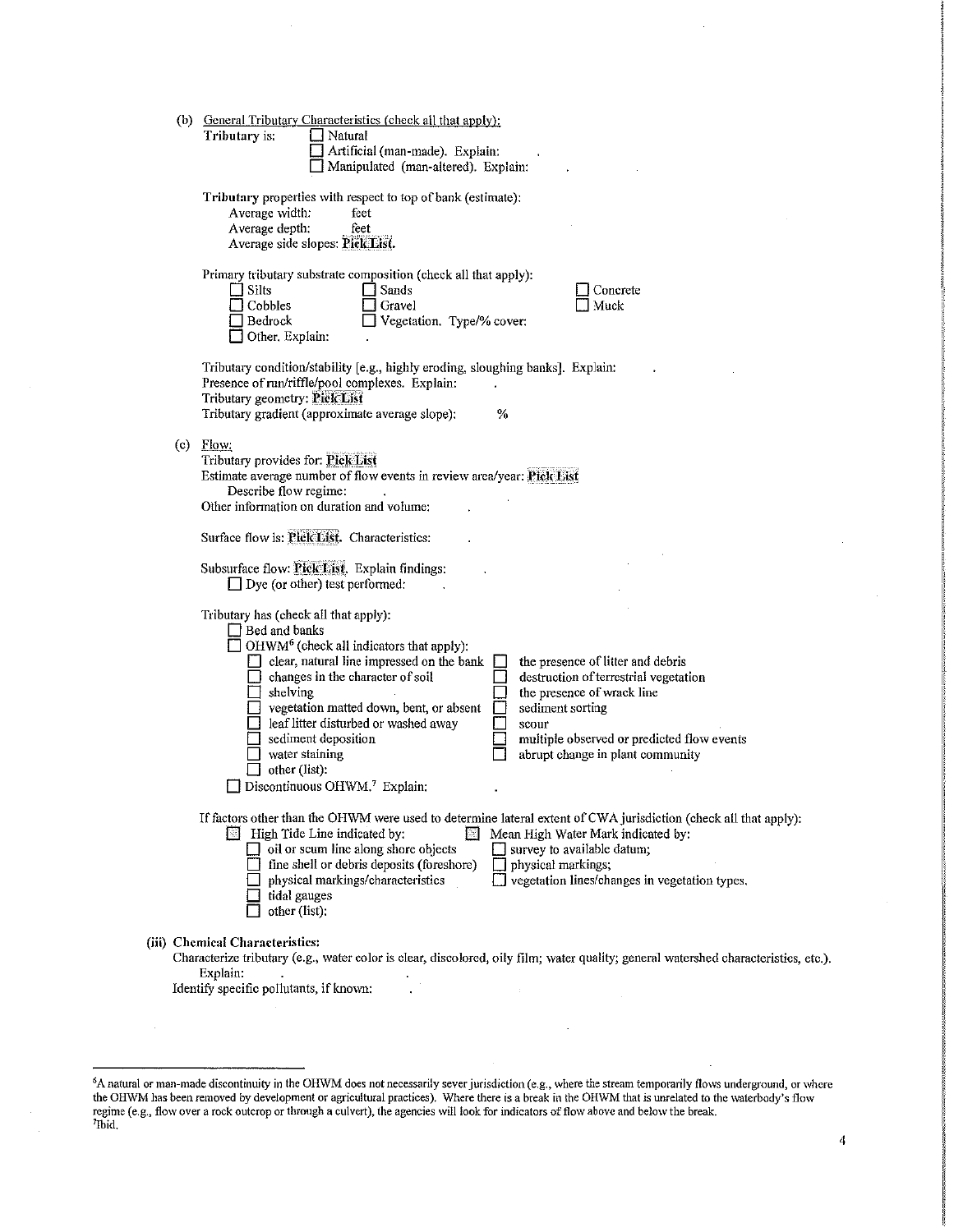## (iv) Biological Characteristics. Channel supports (check all that apply):<br> $\Box$  Rinarian corridor. Characteristics (type, average width):

- $\Box$  Riparian corridor. Characteristics (type, average width):<br> $\Box$  Wetland fringe. Characteristics:
- Wetland fringe. Characteristics:
- $\Box$  Habitat for:
	- D Federally Listed species. Explain findings:
	- $\Box$  Fish/spawn areas. Explain findings:  $\Box$ .
	- $\Box$  Other environmentally-sensitive species. Explain findings:
	- $\Box$  Aquatic/wildlife diversity. Explain findings:

## 2. Characteristics of wetlands adjacent to non-TNW that flow directly or indirectly into TNW

#### (i) Physical Characteristics:

- (a) General Wetland Characteristics:
- Properties:
	- Wetland size: acres
	- Wetland type. Explain:
	- Wetland quality. Explain:

Project wetlands cross or serve as state boundaries. Explain:

(b) General Flow Relationship with Non-TNW: Flow is: Pick List. Explain:

Surface flow is: Pick List Characteristics:

Subsurface flow: Pick List. Explain findings:  $\Box$  Dye (or other) test performed:

- ( c) Wetland Adjacency Determination with Non-TNW:
	- $\Box$  Directly abutting
	- Not directly abutting
		- Discrete wetland hydrologic connection. Explain:
		- $\Box$  Ecological connection. Explain:
		- Separated by berm/barrier. Explain:

## (d) Proximity (Relationship) to TNW

Project wetlands are Pick; List river miles from TNW. Project waters are Pick List aerial (straight) miles from TNW. Flow is from: Pick List. Estimate approximate location of wetland as within the Pick List floodplain.

#### (ii) Chemical Characteristics:

Characterize wetland system (e.g., water color is clear, brown, oil film on surface; water quality; general watershed characteristics; etc.). Explain:

Identify specific pollutants, if known:

## (iii) Biological Characteristics. \Vetland supports (check all that apply):

- $\Box$  Riparian buffer. Characteristics (type, average width):
- **D** Vegetation type/percent cover. Explain:<br> **D** Habitat for:
- Habitat for:
	- D Federally Listed species. Explain findings:
	- D Fish/spawn areas. Explain findings:
	- D Other environmentally-sensitive species. Explain findings:
	- D Aquatic/wildlife diversity. Explain findings:
	-

## 3. Characteristics of all wetlands adjacent to the tributary (if any)

All wetland(s) being considered in the cumulative analysis:  $PickList$ 

Approximately ( ) acres in total are being considered in the cumulative analysis.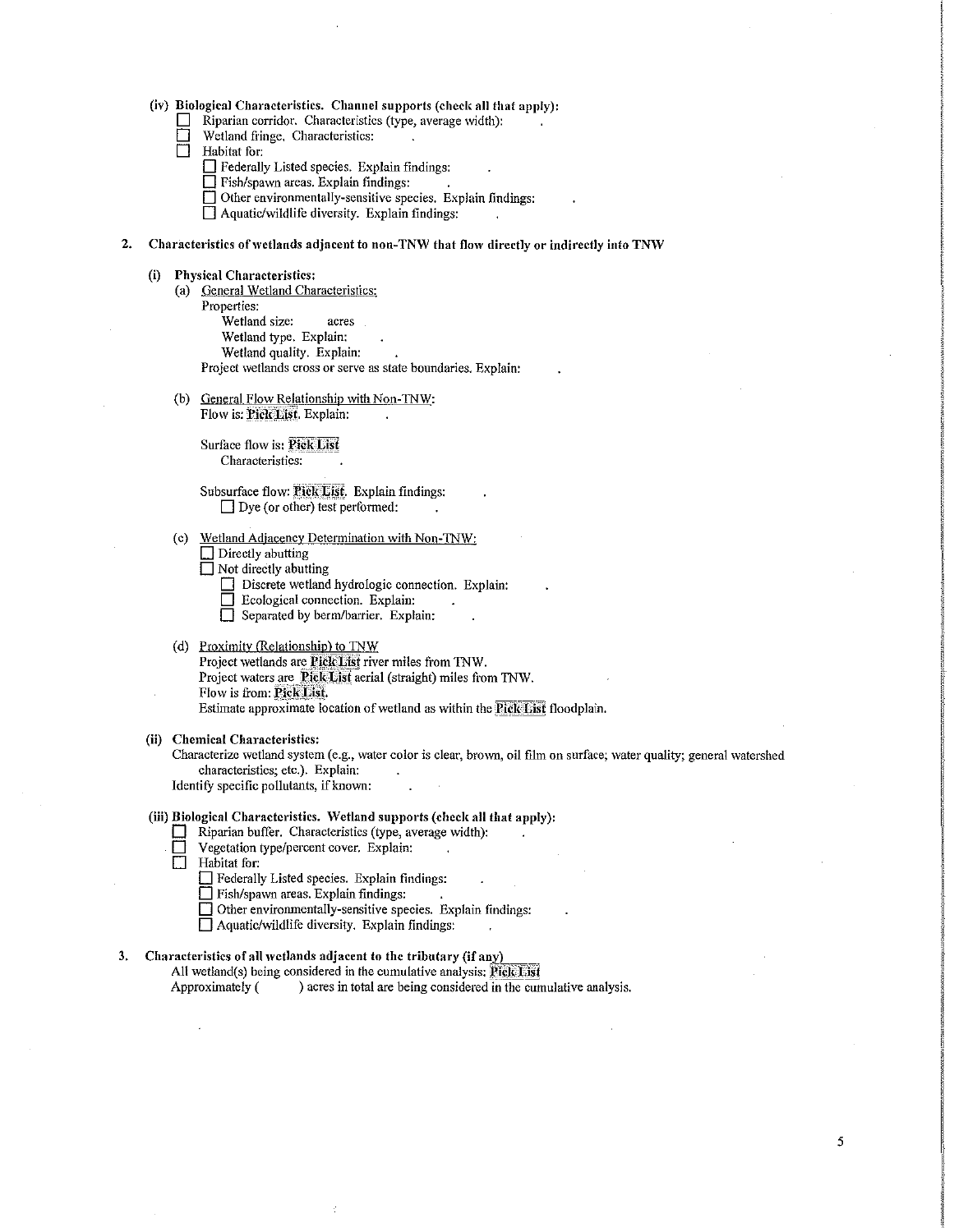For each wetland, specify the following:

| Directly abuts? (Y/N) | Size (in acres) | Directly abuts? (Y/N) | Size (in acres) |
|-----------------------|-----------------|-----------------------|-----------------|
|-----------------------|-----------------|-----------------------|-----------------|

Summarize overall biological, chemical and physical functions being perfonned:

## C. SIGNIFICANT NEXUS DETERMINATION

A significant nexus analysis will assess the flow characteristics and functions of the tributary itself and the functions performed by any wetlands adjacent to the tributary to determine if they significantly affect the chemical, physical, and biological integrity of a TNW. For each of the following situations, a significant nexus exists if the tributary, in combination with all of its adjaccnt wetlands, has more than a speculative or insubstantial effect on the chemical, physical and/or biological integrity of a TNW. Considerations when evaluating significant nexus include, but are not limited to the volume, duration, and frequency of the flow of water in the tributary and its proximity to a TNW, and the functions performed by the tributary and all its adjacent wetlands. It is not appropriate to determine significant nexus based solely on any specific threshold of distance (e.g. between a tributary and its adjacent wetland or between a tributary and the TNW). Similarly, the fact an adjacent wetland lies within or outside of a floodplain is not solely determinative of significant nexus.

Dra\V connections behveen the features documented and the effects on the TN\V, as identified in the *Rapanos* Guidance and discussed in the Instructional Guidebook. Factors to consider include, for example:

- Does the tributary, in combination with its adjacent wetlands (if any), have the capacity to carry pollutants or flood waters to TNWs, or to reduce the amount of pollutants or flood waters reaching a TNW?
- Does the tributary, in combination with its adjacent 'vetlands (if any), provide habitat and lifecycle support functions for fish and other species, such as feeding, nesting, spawning, or rearing young for species that are present in the TNW?
- Does the tributary, in combination with its adjacent wetlands (if any), have the capacity to transfer nutrients and organic carbon that support downstream foodwebs?
- Does the tributary, in combination with its adjacent wetlands (if any), have other relationships to the physical, chemical, or biological integrity of the TNW?

Note: the above list of considerations is not inclusive and other functions observed or known to occur should be documented below:

- 1. Significant nexus findings for non-RPW that has no adjacent wetlands and flows directly or indirectly into TNWs. Explain findings of presence or absence of significant nexus below, based on the tributary itself, then go to Section III.D:
- 2. Significant nexus findings for non-RPW and its adjacent wetlands, where the non-RPW flows directly or indirectly into TNWs. Explain findings of presence or absence of significant nexus below, based on the tributary in combination with all of its adjacent wetlands, then go to Section III.D:
- 3. Significant nexus findings for wetlands adjacent to an RPW but that do not directly abut the RPW. Explain findings of presence or absence of significant nexus below, based on the tributary in combination with all of its adjacent wetlands, then go to Section III.D:

#### D. DETERMINATIONS OF JURISDICTIONAL FINDINGS. THE SUBJECT WATERS/WETLANDS ARE (CHECK ALL THAT APPLY):

- 1. TNWs and Adjacent Wetlands. Check all that apply and provide size estimates in review area:  $\mathbb{F}$  TNWs: linear feet width (ft), Or, acres. **Wetlands adjacent to TNWs:** acres.
- 2. RPWs that flow directly or indirectly into TNWs.
	- $\Box$  Tributaries of TNWs where tributaries typically flow year-round are jurisdictional. Provide data and rationale indicating that tributary is perennial: .
	- $\blacksquare$  Tributaries of TNW where tributaries have continuous flow "seasonally" (e.g., typically three months each year) are jurisdictional. Data supporting this conclusion is provided at Section III.B. Provide rationale indicating that tributary flows seasonally: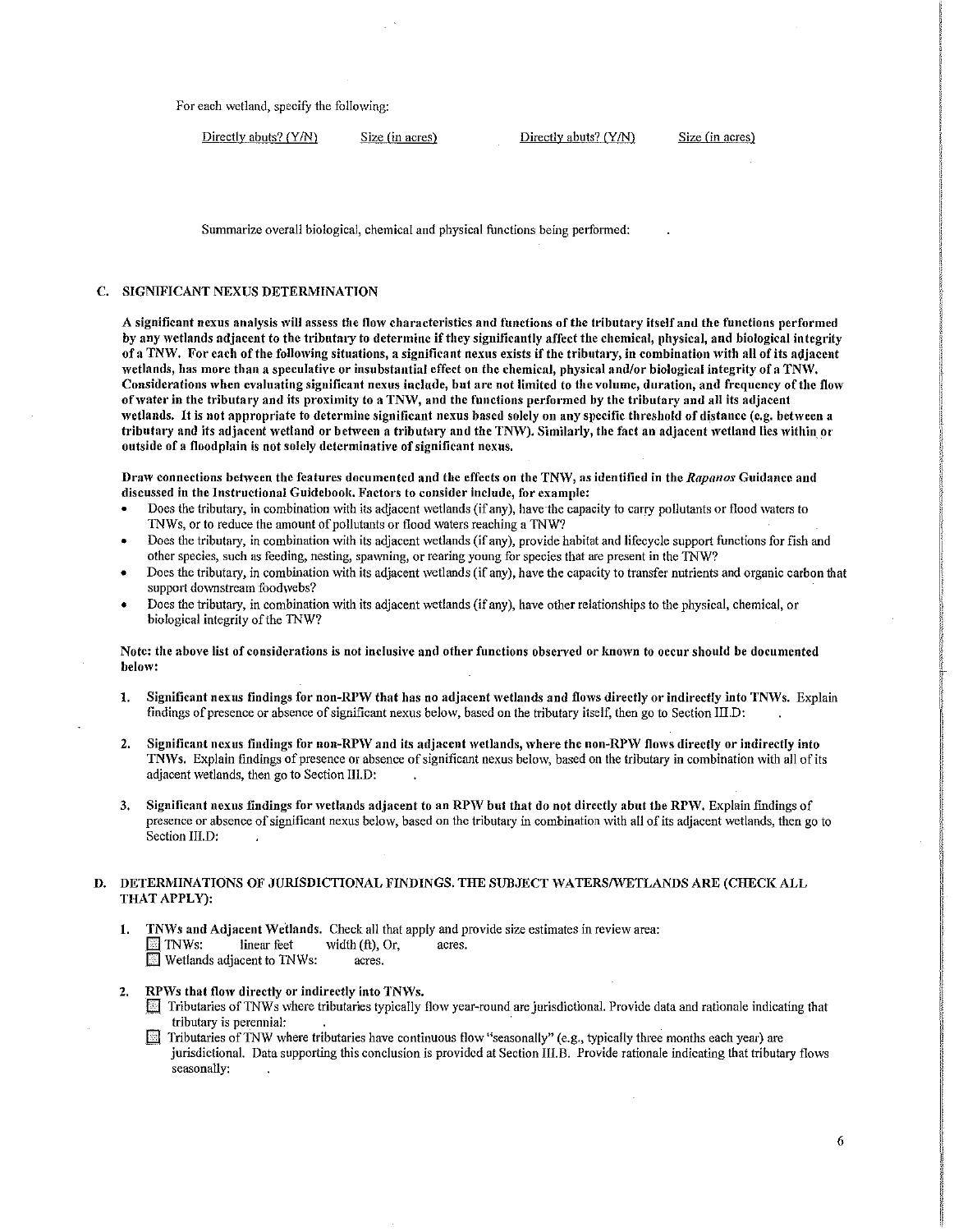Provide estimates for jurisdictional waters in the review area (check all that apply):<br> $\Box$  Tributary waters: linear feet width (ft).

- Tributary waters: linear feet  $\Box$  Tributary waters: acres.
- Other non-wetland waters:
- Identify type $(s)$  of waters:
- 3. Non-RPWs<sup>8</sup> that flow directly or indirectly into TNWs.
	- Waterbody that is not a TNW or an RPW, but flows directly or indirectly into a TNW, and it has a significant nexus with a TNW is jurisdictional. Data supporting this conclusion is provided at Section 111.C.

Provide estimates for jurisdictional waters within the review area (check all that apply):<br>  $\overline{\mathbb{R}}$  Tributary waters: linear feet width (ft).

- Tributary waters:
- Other non-wetland waters: acres.
	- Identify type( $s$ ) of waters:
- 4. Wetlands directly abutting an RPW that flow directly or indirectly into TNWs.

 $\Box$  Wetlands directly abut RPW and thus are jurisdictional as adjacent wetlands.

- $\boxtimes$  Wetlands directly abutting an RPW where tributaries typically flow year-round. Provide data and rationale indicating that tributary is perennial in Section III.D.2, above. Provide rationale indicating that wetland is directly abutting an RPW:
- $\mathbb{F}$  Wetlands directly abutting an RPW where tributaries typically flow "seasonally." Provide data indicating that tributary is seasonal in Section IIl.B and rationale in Section III.D.2, above. Provide rationale indicating that wetland is directly abutting an RPW:

Provide acreage estimates for jurisdictional wetlands in the review area: acres.

- 5. Wetlands adjacent to but not directly abutting an RPW that flow directly or indirectly into TNWs.
	- Wetlands that do not directly abut an RPW, but when considered in combination with the tributary to which they are adjacent and with similarly situated adjacent wetlands, have a significant nexus with a TNW are jurisidictional. Data supporting this conclusion is provided at Section lll.C.

Provide acreage estimates for jurisdictional wetlands in the review area: acres.

- 6. Wetlands adjacent to non-RPWs that flow directly or indirectly into TNWs.
	- Wetlands adjacent to such waters, and have when considered in combination with the tributary to which they are adjacent and with similarly situated adjacent wetlands, have a significant nexus with a TNW are jurisdictional. Data supporting this conclusion is provided at Section III.C.

Provide estimates for jurisdictional wetlands in the review area: acres.

- 7. Impoundments of jurisdictional waters.<sup>9</sup>
	- As a general rule, the impoundment of a jurisdictional tributary remains jurisdictional.
	- $\Box$  Demonstrate that impoundment was created from "waters of the U.S.," or
	- Demonstrate that water meets the criteria for one of the categories presented above (1-6), or
	- $\overline{\mathbb{E}}$  Demonstrate that water is isolated with a nexus to commerce (see E below).
- E. ISOLATED (INTERSTATE OR INTRA-STATE] WATERS, INCLUDING ISOLATED WETLANDS, THE USE, DEGRADATION OR DESTRUCTION OF WHICH COULD AFFECT INTERSTATE COMMERCE, INCLUDING ANY SUCH WATERS (CHECK ALL THAT APPLY):<sup>10</sup>
	- Which are or could be used by interstate or foreign travelers for recreational or other purposes.<br>
	Form which fish or shellfish are or could be taken and sold in interstate or foreign commerce.
	- from which fish or shellfish are or could be taken and sold in interstate or foreign commerce.<br>Which are or could be used for industrial purposes by industries in interstate commerce.
		- which are or could be used for industrial purposes by industries in interstate commerce.
		- Interstate isolated waters. Explain:
	- **following** Other factors. Explain:

Identify water body and summarize rationale supporting determination:

<sup>10</sup> Prior to asserting or declining CWA jurisdiction based solely on this category, Corps Districts will elevate the action to Corps and EPA HQ for review consistent with the process described in the Corps/EPA *Memorandum Regarding CWA Act Jurisdiction Following Rapanos.* 

<sup>&</sup>lt;sup>8</sup>See Footnote #3.

<sup>&</sup>lt;sup>9</sup> To complete the analysis refer to the key in Section III.D.6 of the Instructional Guidebook.